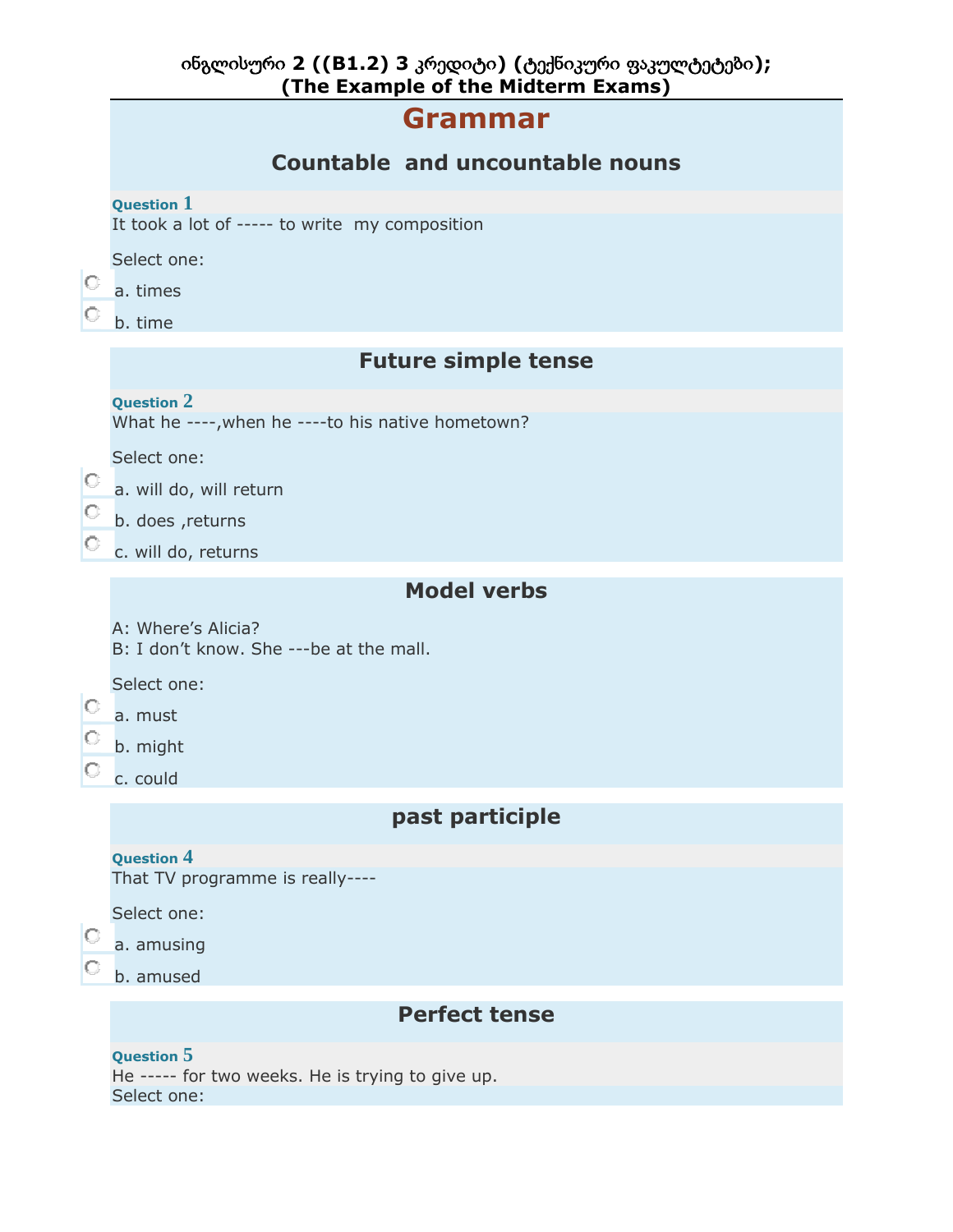| a. haven't smoked |  |
|-------------------|--|
|-------------------|--|

- b. smoked
- c. hasn't smoked

# **Zero conditional**

### **Question 6**

If you freeze water, it –into ice.

Select one:

#### О a. turns

b. will turn

#### **READING**

Cheung Yan is one of the most successful businesswoman in the world. She made billions of dollars.

How did she do this? Does she sell the computers? Does she sell the estate? No. She sells trash . In fact ,many people call her the Queen of trash.

Cheung Yan was born in china in 1957. Her family wasn't rich. When she was a young woman , she worked as an accountant. She saved money and moved to Hong Kong. There, she became interested in the paper trash business. She and two partners started a company with a small amount of money. The company collected paper trash and sold it to paper mills.

In 1990, ,she and her husband moved to Los Angeles .There they found paper---tons of it. They drove their van to garbage dumps around Los Angeles .They collected the paper trash. Then they exported the trash to china where they recycled it and made cardboard ,a thick, stiff paper. They used the boxes to pack "Made in China" products ,such as toys ,electronics and clothing. They sent these products to the United States and Europe.

#### **Question 7**

Cheung Yan sells---

Select one:

- О a. Diamonds
	- b. Real estate
	- c. trash

## **Question 8**

Where did Cheung and her husband find paper to export?

Select one:

- О a. In vans
- О b. In dumps

c. At factories

**Question 9**